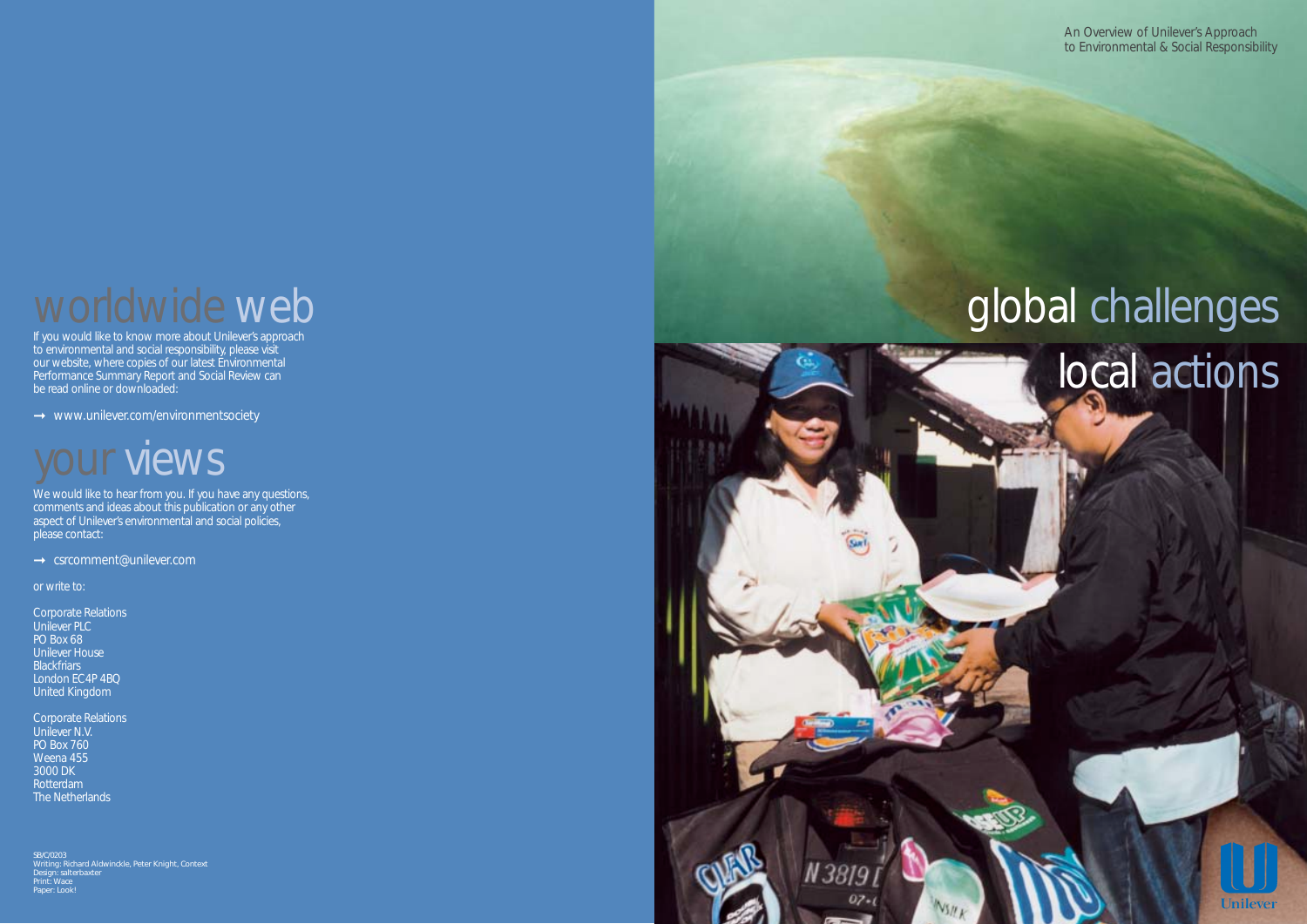

### Cover Extending distribution

The remoteness of some villages in Indonesia has forced us to develop innovative ways to distribute our products, including by motorbike. Since the economic crisis hit Indonesia in the late 1990s and the value of incomes fell, Unilever Indonesia has provided rural family planning workers with a

## Our Business

second income by linking them up with the distributors of our brands. While Unilever benefits from better distribution of its brands among rural households, the added incentive of being able to buy products has attracted more women to attend family planning talks.

\* The Unilever Group, also referred to as Unilever or the Group, consists of the two parent companies, Unilever N.V. and Unilever PLC which, together with their group companies, operate as nearly as practicable as a single entity.

Unilever is a multi-local multinational with consumers, employees, business partners and shareholders on every continent. The Unilever Group\* was created in 1930 when the British soap-maker Lever Brothers merged its businesses with those of the Dutch margarine producer, Margarine Unie. Unilever has operations in around 100 countries and our products are on sale in 50 more.

We believe the very business of 'doing business' in a responsible way has a positive social impact. We create and share wealth, invest in local economies, develop people's skills and spread expertise across borders.

Unilever has two divisions – Foods and Home & Personal Care. Food brands include such wellknown names as *Lipton*, *Knorr*, *Hellmann's*, *Magnum* and *Bertolli.* Home and personal care brands include *Dove*, *Lux*, *Omo*, *Pond's* and *Sunsilk.* 

# multinational multi-local

Every day, around the world, 150 million people choose our products to feed their families and clean themselves and their homes. By making and selling brands that meet people's everyday needs, we have grown into one of the world's largest consumer goods businesses.

# global challenges local actions

As a global company we aim to play our part in addressing global social and environmental concerns, such as micro-nutrient deficiency, health and hygiene, water quality and sustainable agriculture.

But we do not believe it is practical to address these concerns only at a global level. Or that companies such as ours can make a difference without working in partnership with others.

That is why, as a multi-local multinational, we tackle global concerns with local actions and work in partnership with local agencies, governments and non-governmental organisations.

This booklet shows how we go about meeting our social and environmental responsibilities. It contains an overview of our policies and performance, and some examples of our social and environmental partnerships in action.

It is not a complete picture of what we do. For a more comprehensive review, please visit our website. But we hope it will give you some idea of how we approach the subject of corporate social and environmental responsibility at Unilever and provide an insight into the very practical way we are tackling some of these issues.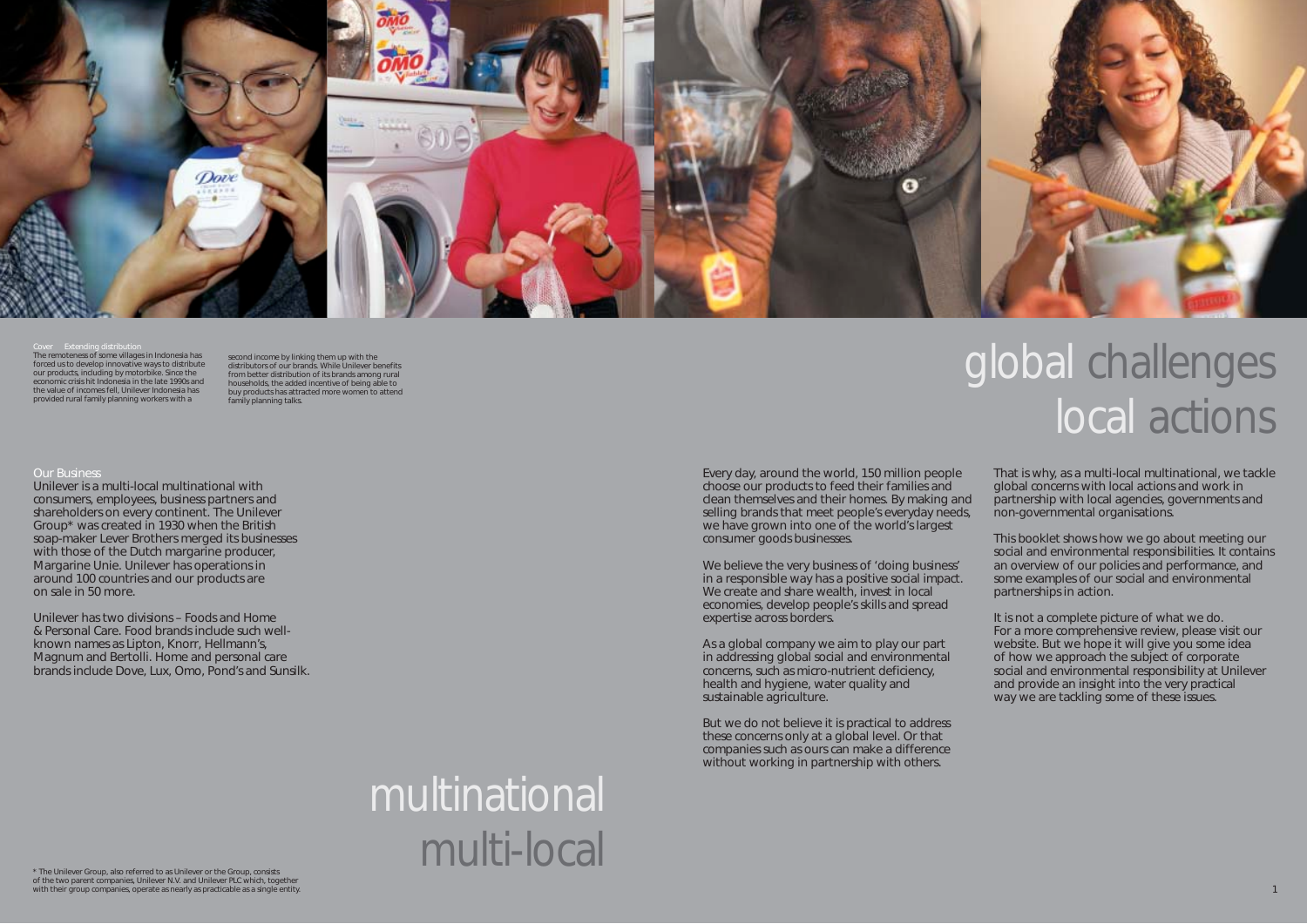

### 1 Water quality Monitoring the operation of the waste water treatment plant at the Algida ice cream factory in Turkey. The plant was Unilever's first to be certified to ISO 14001, the globally recognised environment management systems standard.

# **Environment**

with the conservation organisation WWF, Recent environmental and social pressures set up the Marine Stewardship Council to establish a certification process for sustainable fishing practices.

### Water Stewardship

Unilever's activities are intimately linked with safe water supplies, whether used in our operations or by our suppliers or by consumers who use our products. Competing demands for water – for agriculture, manufacturing and human consumption – and the need to sustain a healthy environment mean that society needs to adopt a more integrated approach to water management.

We are committed to making a through the brands we produce and sell, through our commercial operations and relationships, through to the community and through our wider engagement with society.

To help us manage our many water projects effectively, we developed a set of principles with the help of the UK sustainability organisation Forum for the Future. Our Sustainable Water and Integrated Catchment Management (SWIM) principles combine a structured approach to understanding water demands in a particular catchment area with a framework for managing partnership projects.

Checking tomato quality in Australia, where we are involved in a partnership to develop sustainable agriculture guidelines for tomato growers. Tomatoes are one of five crops in our Sustainable Agriculture Initiative.

## Social

Unilever is a decentralised organisation, so our policy is not to impose global social programmes on our managers but to empower them to decide what is right for spread of HIV/AIDS at the workplace their businesses and their local societies.

This approach is based firmly on the values enshrined in our Corporate Purpose and the standards of corporate behaviour set out in our Code of Business Principles.

It is at a country level that our policy becomes a reality as shown by these two examples:

## HIV/AIDS in Africa

Providing a consistently high standard of occupational healthcare is core to our business principles. But different countries have differing needs. In sub-Saharan Africa, one in ten people is thought to have HIV/AIDS. As there is currently no cure for AIDS, Unilever

A senior occupational health nurse advises on HIV/AIDS prevention at Unilever South Africa's Boksburg plant.

We use a life cycle approach to assess our overall impact on the environment. This enables us to analyse our impacts and to concentrate on those areas where we can bring the greatest benefits. Our strategy has a clear focus. We aim to make more with less in our manufacturing (eco-efficiency), and design our products to minimise their impact on the environment (ecoinnovation).

companies in Africa have developed a common approach with programmes that focus on prevention education and the most appropriate types of treatment and care for AIDS sufferers.

Advice and help for employees has been extended to their families and communities through joint programmes with local partners. For example, as a leading member of the Kenya HIV/AIDS Business Council, Unilever is working closely with the government, local NGOs and 100 other companies to stop the and in the community. In South Africa Unilever employees, the Unilever Foundation and the Durban Children's Society are supporting a community family home for AIDS affected children.

Entrepreneurs in Indonesia In Indonesia 90% of all businesses are small or medium-sized and are responsible for generating over half the country's income. They are a major engine for growth in the local economy, so the Indonesian government is keen to find new ways of encouraging more entrepreneurs to start businesses.

Unilever Indonesia works with over 2,000 small and medium-sized suppliers and distributors, so is an appropriate partner to work with the country's

Unilever Indonesia's initiative to encourage unemployed youths to become entrepreneurs has created a new type of hawker in Jakarta, trained in food hygiene, who sell traditional hot cooked meals made with Unilever products.

Department of Trade and Industry and others to create more first generation small business start-ups.

A series of pilot projects started in 2000 has been highly successful, not only for the economy but also for Unilever Indonesia. One scheme has involved training unemployed youths to become entrepreneurs selling Unilever products, while another has created a new distribution channel for the company to reach small shops and kiosks in urban and rural areas. Unilever Indonesia is now establishing a business incubator to provide training and business advice for entrepreneurs.

# global policies local initiatives

Our environmental policy applies to all Unilever companies worldwide. sound and more sustainable manner, through continuous improvements in all our activities.

We realise that many issues that affect us are outside our direct control either at the beginning of our supply chain or at the end. This has led us to focus on three sustainability initiatives in areas that are relevant to our business and where we believe we can make the most difference: agriculture, fish and water.

## Sustainable Agriculture

on agriculture have prompted us to develop a more sustainable approach to how our crops are grown. We have completed guidelines for the sustainable management of all five of our key crops – palm oil, tea, peas, spinach and tomatoes – which are being published on www.growingforthefuture.com, a website specially set up to share our knowledge. We are also working with other major food companies – including Danone and Nestlé – to promote sustainable agriculture practices through the Sustainable Agriculture Initiative (www.saiplatform.org).

### Sustainable Fisheries

The world's fisheries are under threat. According to the UN's Food and Agriculture Organisation, 48% are fully exploited, 16% overfished and 9% depleted.

Unilever is one of the world's largest buyers of frozen fish for our *Iglo*, *Birds Eye* and *Findus* brands. Without regular supplies we would have no fish business, so we have a clear commercial interest to protect and preserve fish stocks. In 1996 we made a pledge to buy all fish from sustainable sources by 2005 and, working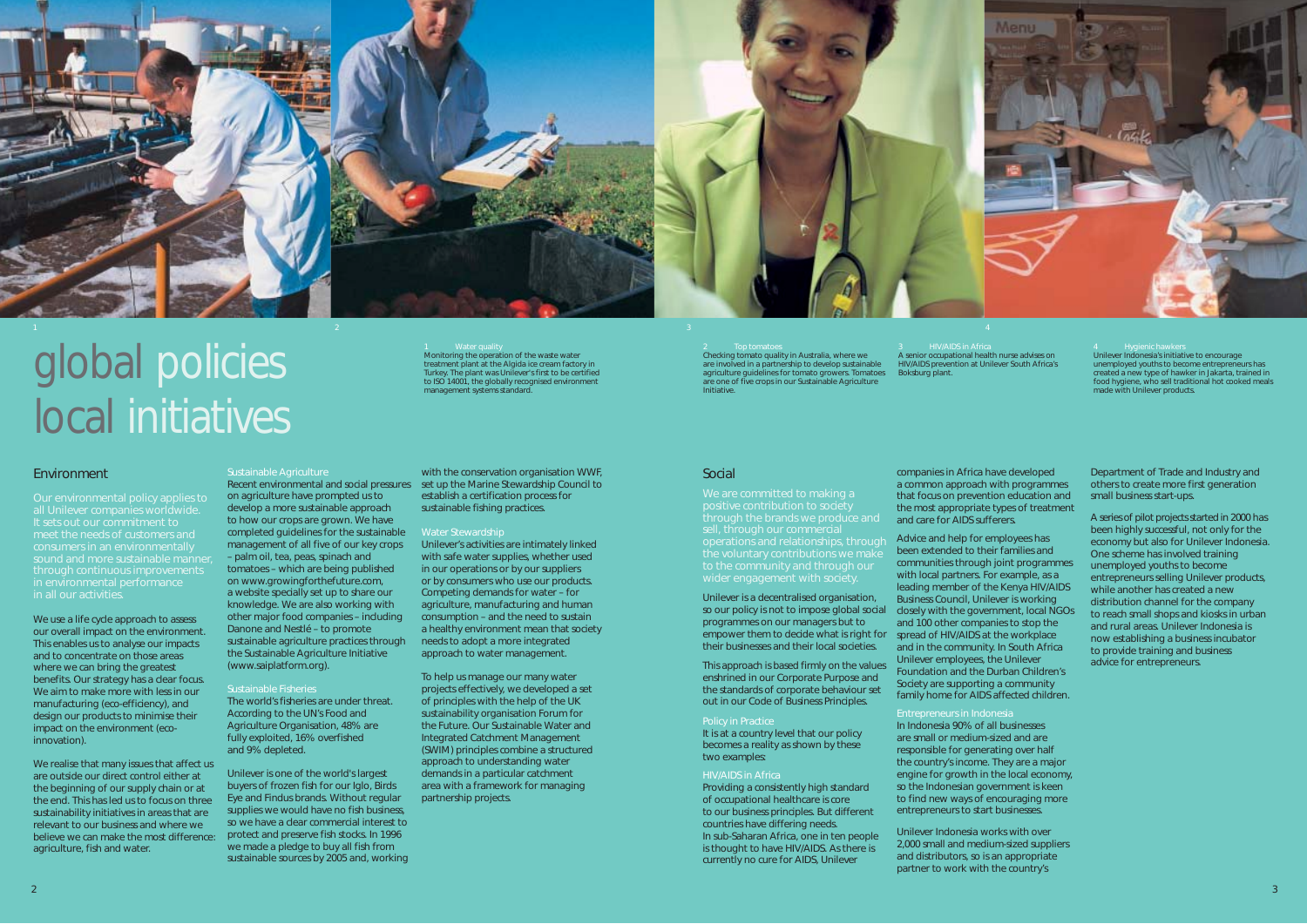### Environmental Performance

This is a summary of our environmental performance since 1997. 2. Load per tonne of production 1997-2001 Graph 1 shows our six key environmental performance indicators and the overall improvement (expressed as % of the 1997 figures) since then and our 2006 targets (for actual figures, see table 2).

1. Reduction in load per tonne of production since 1997 – target for 2006

## Parameter Units 1997 1998 1999 2000 2001 COD1 kg/tonne 3.23 2.96 2.79 2.50 2.33 Hazardous waste kg/tonne 0.98 0.66 0.62 0.50 0.50 Non-hazardous waste kg/tonne 17.46 14.86 13.00 12.00 11.26 Water m<sup>3</sup>/tonne /tonne 6.79 6.54 6.06 5.43 5.04 Energy GJ/tonne 2.69 2.57 2.40 2.27 2.19 CO2 from energy2 kg/tonne 226.08 217.16 208.09 197.91 198.52 Boiler/Utilities SOx3 kg/tonne 0.59 0.55 0.45 0.42 0.34

**Notes** 



We have a team of experts who provide specialist environmental help and guidance to our manufacturing plants throughout the world on issues ranging from boiler emissions to waste disposal. For example, they have produced guidelines on how to avoid unnecessary packaging and promote the use of recycled materials.

## **Saving Energy**

management system, which operates on a global basis, is designed to achieve continuous improvement and

# We have projects throughout the world to improve our energy efficiency.

1. COD (chemical oxygen demand) is a measure of effluent quality. 2. CO2 from energy is the amount of carbon dioxide (CO2) emitted when fossil fuels are burned. This table shows our energy use as well as the resulting CO2 emissions. Since 1999 we have focused on global warming potential and this is why our targets are expressed in terms of CO<sub>2</sub> from energy as well as energy<br>CO<sub>2</sub> from energy accounts for 94% of our manufacturing consumption. CO2 from energy accounts for 94% of our manufacturing greenhouse gas (GHG) emissions.

Boiler/Utilities SOx is the measure of the oxides of sulphur emitted when fossil fuels are burned.

■ 1997 Actual ■ 2001 Actual ■ Target 2006

**Environment** 

Our target is to have all our main manufacturing sites certified to the International Standards Organisation's ISO 14001 environmental management systems standard by the end of 2003. At the end of 2001 over a quarter of our sites were certified.

Reducing energy use saves money and reduces emissions. We have projects throughout the world to improve our energy efficiency.



In the USA, Unilever's Home & Personal Care Division cut energy consumption in offices and factories by over 10% in 2001, despite a 25% increase in production. The savings were largely due to a simple one-page spreadsheet that listed each site's energy costs alongside projected savings for the current year. "This generated real healthy competition between the plants. Everybody wanted to be green," said Jim Pease, energy and environmental manager.

# global reporting local performance

This identified a number of valuable We spend about 1% of our pre-tax performance indicators that are helping profits on community initiatives us work out what it is practical and each year. This amounted to around realistic to measure globally. **€57 million in 2001.** Over half the

Over 90% of the energy used in the factories of Tea Estates India, Unilever's tea company in southern India, is from renewable sources, mainly plantation timber. The company has also invested in two windmills to supply electricity.

# Saving Wate

Clean water is essential for our business. It is needed to irrigate crops. Our factories need it to make our products and our consumers must have clean water to use our products. We make special efforts to reduce the use of water at all our factories throughout the world. At the Goiania tomato processing factory in central Brazil, water is used to carry the fresh fruit into the factory, for washing and processing.

Our approach has been to carry out research the form of wages, taxes, dividends and One global performance measure is the programmes and the proportion of wealth we create by adding value to the community investment in different raw materials we buy around the world regions of the world is broadly in line as they are processed into branded with our turnover (see 6a, 6b above). goods in our local markets. This wealth is shared among our stakeholders in community investment. Employees are the single largest group to benefit, receiving around 50% of the value we add (see 4 above).

The water is either re-used in the factory

or, if it contains tomato pulp, is used by local farmers for irrigation. The pulp has proved to be an effective fertiliser.

In France, our *Amora Maille* mustard factory has cut its water consumption by up to 40%. The savings have been achieved through a combination of new machinery and staff training which has led to better working methods.

## Social Performance

During 2001 the worldwide accident rate increased. Our goal remains zero accidents and we have introduced a new global health and safety framework to improve our performance.

| 1997 |      |      | 1.10 |
|------|------|------|------|
| 1998 |      | 0.74 |      |
| 1999 | 0.45 |      |      |
| 2000 | 0.33 |      |      |
| 2001 | 0.41 |      |      |
|      |      |      |      |

| 8 countries    | <b>Employees receiving</b><br>training abroad | % of total<br>employees |
|----------------|-----------------------------------------------|-------------------------|
| <b>Brazil</b>  | 332                                           | $\overline{2}$          |
| Canada         | 25                                            | 1                       |
| Ghana          | 35                                            | $\overline{2}$          |
| Indonesia      | 55                                            | $\overline{2}$          |
| Poland         | 86                                            | 3                       |
| <b>Turkey</b>  | 51                                            | 3                       |
| Vietnam        | 48                                            | $\overline{2}$          |
| <b>HPC USA</b> | 32                                            | 1                       |
|                |                                               |                         |

 $\hat{\;}$  LISA refers to our Home & Personal Care division only in the USA.

# Social

a socially responsible company, although started to develop our approach to We aim to manage our social

to establish what our businesses around the world are doing that contributes to society – our 'social footprint' – to identify what we can measure and where we can improve.

Some performance measures and targets are already set and measured globally, such as health and safety (see 3 above). However, not all social impacts can be measured in every country, either because but represents an important transfer it is difficult to do so in a consistent way, or because local laws or the absence of

In 2002 we conducted a pilot study in 11 countries, representing more than a third of Unilever's worldwide sales.

total is spent on health and education

relevant measures prevent us from doing so. We aim to manage our social responsibilities as professionally as any other aspect of our business.

3. Unilever accident frequency rate 1997-2001<br>
Lost time accidents and restricted work cases per 100,000 hours.<br>
Total cash value added distribution of cash value added distribution of cash value added distribution 6.14.20 Total cash value added distributed € 14,209 million

> Our pilot study showed that growing numbers of employees receive training away from their home countries (see 5 above). This is not only an investment in the individual and in Unilever's future, of skills between countries.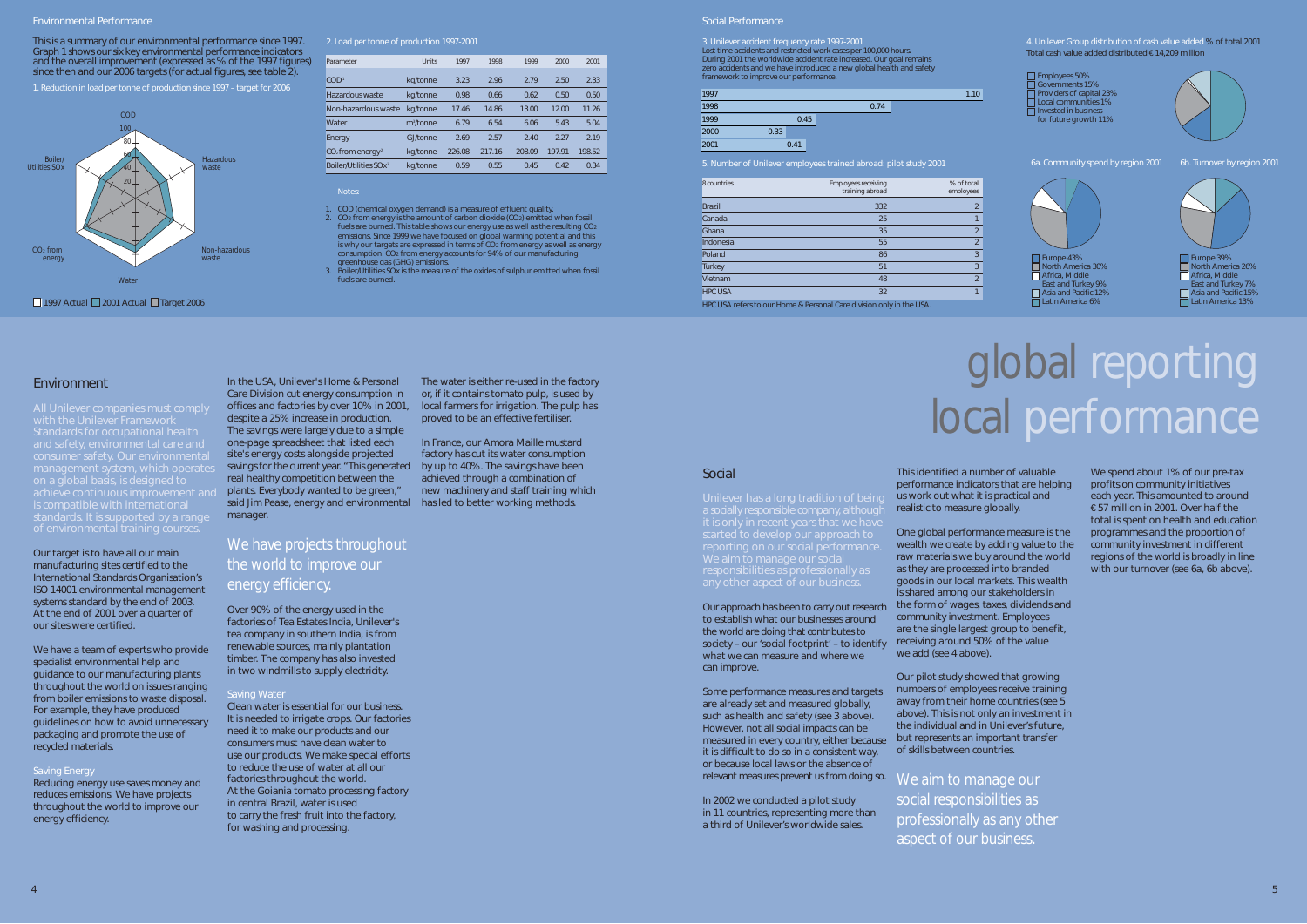



# practical partnerships combining skills

# **Environment**

We work with different groups of

### Sustainable Agriculture

We have similar pilot projects concentrating on different crops in other parts of the world. In Germany and Italy we are working with spinach growers and a wide range of experts and other stakeholders. In the UK we focus on peas and have been working with farmers, non-

In farms and plantations around the world we are working with others to develop sustainable agricultural methods for use in growing some of the raw materials for our food products. For example, in Brazil we are working with growers and a range of stakeholders conform to MSC standards (www.msc.org). to develop ways to grow tomatoes more sustainably. New drip irrigation techniques We believe that consumers and the save water, contribute to higher yields and reduce the need for pesticides significantly.

environmentally sensitive economic Working with WWF on Fisheries development around 23 lakes across

In 1996, we joined with WWF to find the world (www.livinglakes.org). a solution to the global fish crisis. For example, Unilever South Africa and Our partnership had a clear aim: to over 50 of its employees are helping set up jointly a body to run a fisheries to conserve and protect Lake St. Lucia, certification scheme that could endorse while Unilever Spain, working with the sustainable fisheries management. This has Fund and local goverment agencies, has been achieved. The Marine Stewardship recovered a significant area of wetlands Council (MSC) accredits certifiers, and its and wildlife at Laguna La Nava in Castilla logo can now be used by companies y León. selling fish from certified fisheries that

governmental organisations, agro-chemical Living Lakes companies and universities. In India and One of our key water-related<br>Kenya, where we are working in similar partnerships is the Living Lakes project Kenya, where we are working in similar partnerships is the Living Lakes project<br>partnerships we have found ways to with the Global Nature Fund. This aims partnerships, we have found ways to make our tea production more sustainable. to clean up, conserve and promote

market can play an important role in fostering a sustainable fishing industry. Over 100 products from many companies now carry the MSC logo, including those from *Iglo* and *Birds Eye* made from New Zealand hoki, a white fish from the hake family. In 2002 we bought more than a third of our fish from sustainable sources, and 6% from MSC-certified fisheries.

### Hoki, a white fish from the hake family, sourced from New Zealand. The fishery is recognised as well managed and certified to the standards set by the Marine Stewardship Council.

As part of our sustainable water initiative, we have made a long-term commitment to work with others to improve the watersheds feeding the Don River, near Toronto, Canada.

# Social

way for business to respond to

## With UNICEF in Africa

One in three children in Africa suffers from iodine deficiency, which impairs mental development and quality of life for sufferers and their families. Yet it costs just five cents a year to provide someone with sufficient levels of iodine.

Working closely with UNICEF, Unilever Ghana has launched a brand of iodised salt – originally developed by Hindustan Lever in India – called *Annapurna* which is fortified with iodine, iron and Vitamin A. In two years, the brand has captured 35% of the market and helped increase the

## The *Lifebuoy* Friendship Hospital navigating the bustling waterways of Bangladesh to bring healthcare and treatment to its many riverside communities.

In just two years, sales of iodine-enriched *Annapurna*  salt in Ghana have captured 35% of the market and helped increase distribution of iodised salt – a key requirement in the fight against iodine deficiency – by 50%.

distribution of iodised salt by 50%. So successful has it been, as a brand for Unilever Ghana and in tackling iodine deficiency, that there are now plans to introduce it to other African countries and develop other fortified foods, such as iron and vitamin-enriched wholemeal maize flour.

To reach remote villages in Ghana, Unilever and UNICEF have also teamed up with a local bank to provide microcredit facilities to enable village women to buy *Annapurna* and other products on credit for onward sale. Over 400 women are now involved, giving them a useful source of income and Unilever access to villages that it would otherwise be difficult to reach.

In Bangladesh it is not unusual for people living in rural areas to travel 40 km to their nearest doctor. Lever Brothers in Bangladesh, in partnership with the humanitarian Friendship Association, realised that one way of getting healthcare to these areas was along the rivers that criss-cross the countryside.

Their solution was to convert an old oil tanker into a floating, travelling hospital.

The *Lifebuoy* Friendship Hospital, named after one of our leading brands in Bangladesh – *Lifebuoy* soap – aims to provide treatment, medicine and healthcare education to over 30,000 people a year in some of the country's most remote and deprived communities.